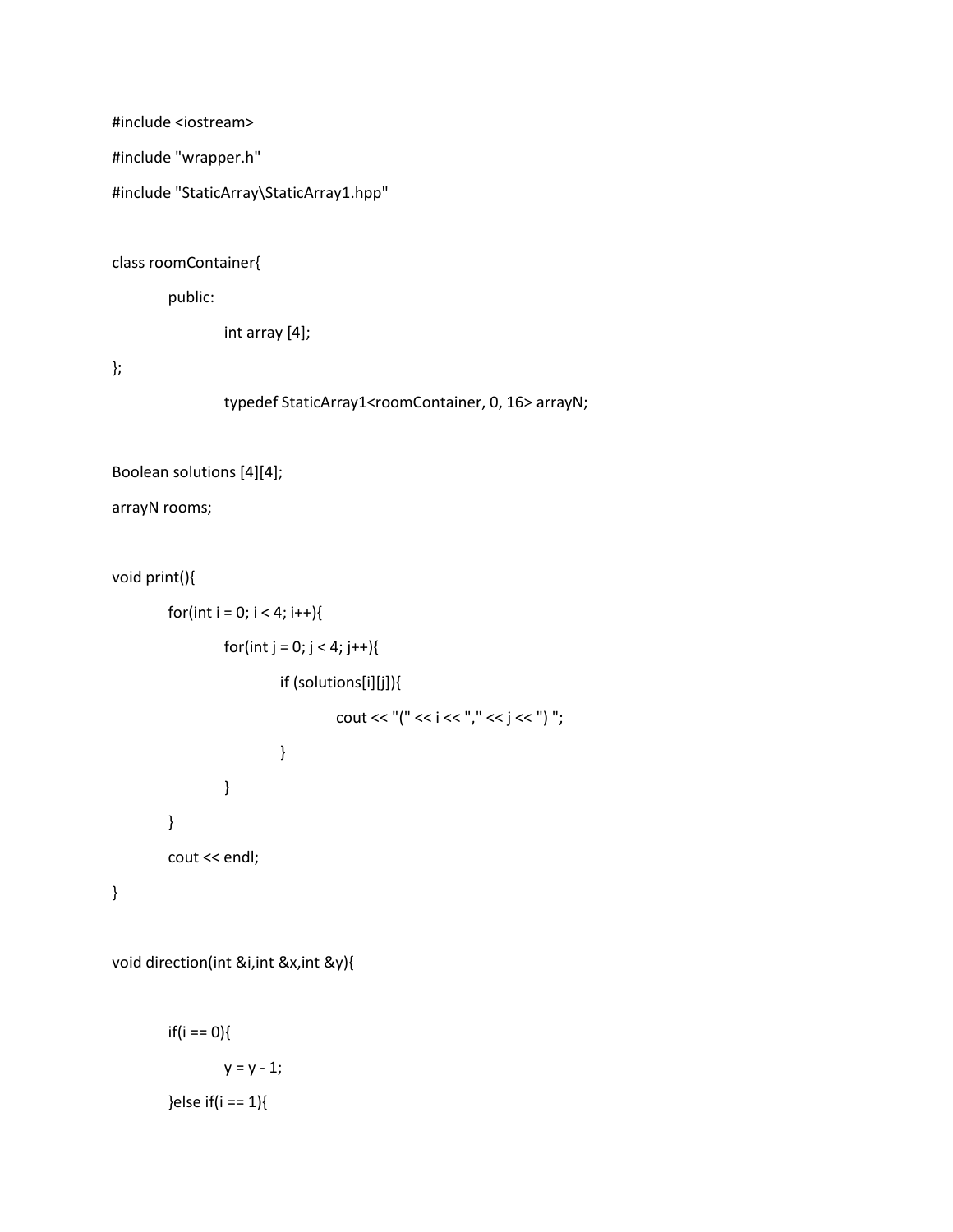```
x = x - 1;}else if(i == 2){
                 y = y + 1;}else if(i == 3){
                 x = x + 1;}
}
```

```
void backTrack(int x, int y){
```
int i,a,b;

```
if(x < 0 || x > 3 || y < 0 || y > 3){
```
print();

}else{

}

```
i = ((x * 4) + y);for(int j = 0; j < 4; j++){
                 if(rooms[i].array[j] == 1){
                          a = x;b = y;direction(j,a,b);
                 }
                 if(rooms[i].array[j] == 1 && !solutions[a][b]){
                          solutions[x][y] = true;
                          backTrack(a,b);
                 }
        }
        solutions[x][y] = false;
}
```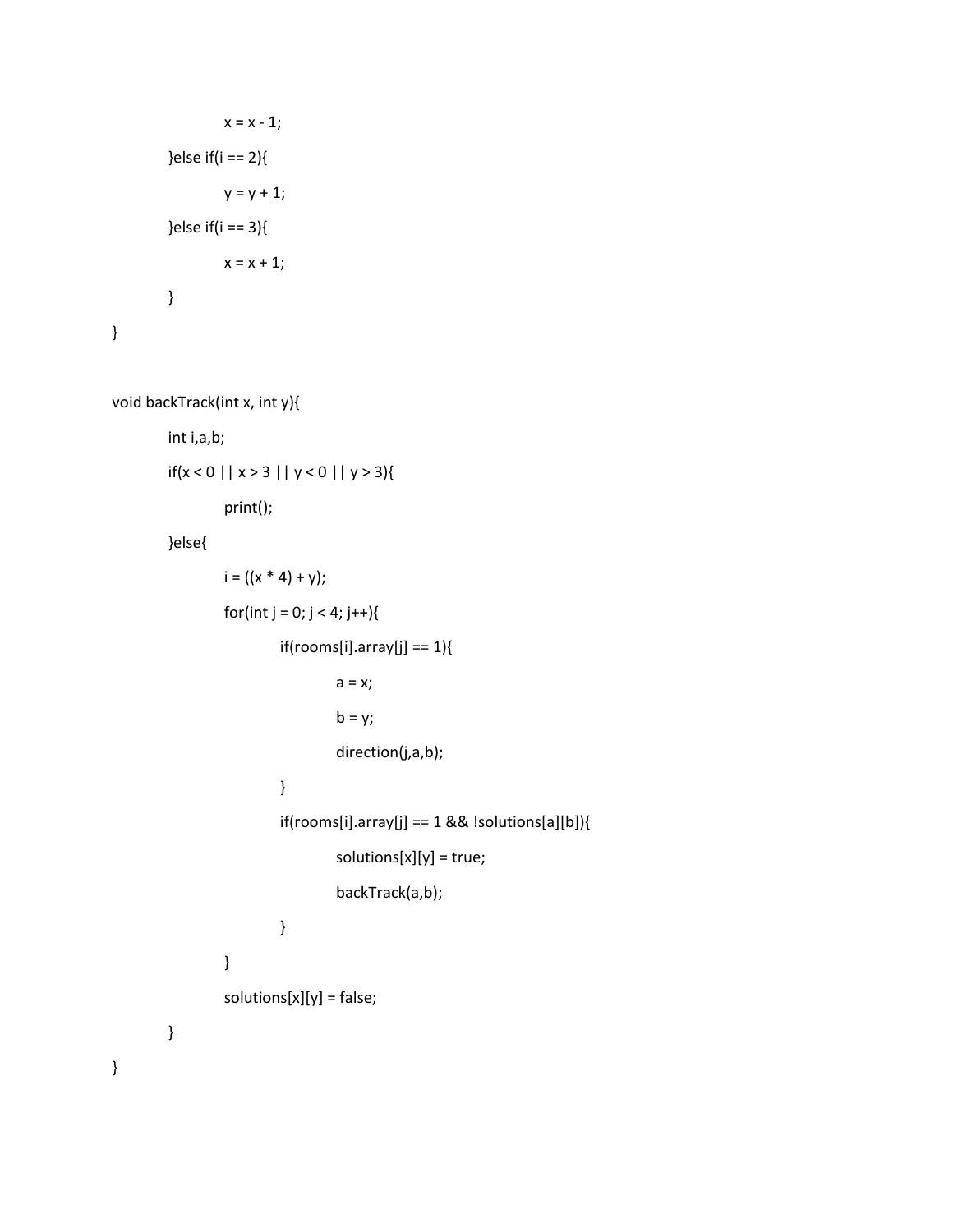```
void main (int argc, char* argv[])
```

```
{
```

```
int w = 0, d = 1;
rooms[0].array[0] = w;rooms[0].array[1] = w;
rooms[0].array[2] = d;rooms[0].array[3] = w;
```
 $rooms[1].array[0] = d;$ rooms $[1]$ .array $[1]$  = w;  $rooms[1].array[2] = d;$  $rooms[1].array[3] = d;$ 

 $rooms[2].array[0] = d;$ rooms $[2]$ .array $[1]$  = w;  $rooms[2].array[2] = d;$  $rooms[2].array[3] = d;$ 

rooms $[3]$ .array $[0]$  = d;  $rooms[3].array[1] = w;$ rooms[3].array[2] =  $w$ ;  $rooms[3].array[3] = d;$ 

 $rooms[4].array[0] = w;$  $rooms[4].array[1] = w;$  $rooms[4].array[2] = d;$  $rooms[4].array[3] = w;$ 

 $rooms[5].array[0] = d;$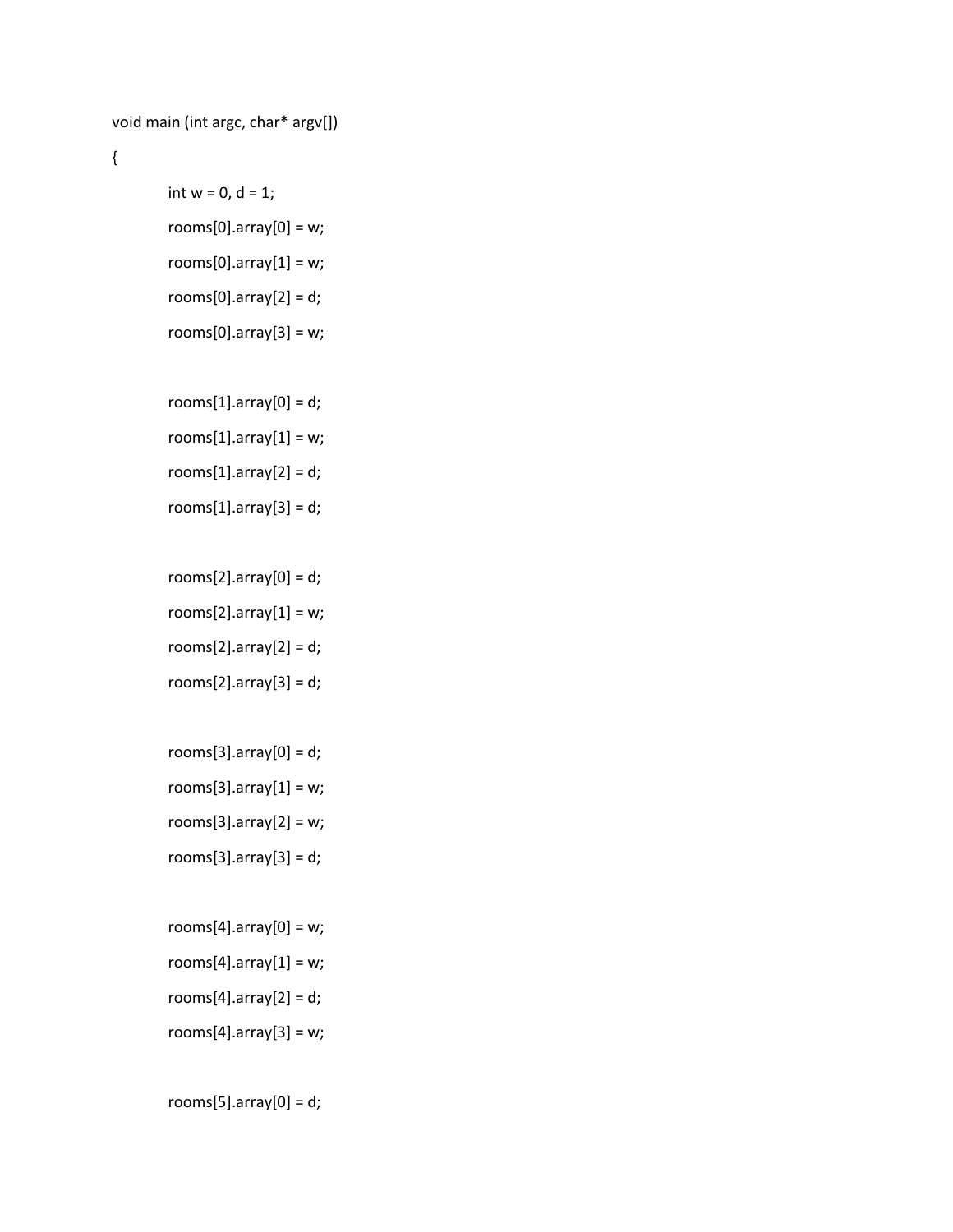- rooms $[5]$ .array $[1]$  = d;  $rooms[5].array[2] = w;$ rooms $[5]$ .array $[3]$  = d;
- rooms[6].array[0] =  $w$ ;  $rooms[6].array[1] = d;$  $rooms[6].array[2] = w;$ rooms $[6]$ .array $[3]$  = d;
- rooms[7].array[0] =  $w$ ;  $rooms[7].array[1] = d;$ rooms[7].array[2] =  $w$ ;  $rooms[7].array[3] = d;$
- $rooms[8].array[0] = w;$  $rooms[8].array[1] = w;$  $rooms[8].array[2] = w;$  $rooms[8].array[3] = w;$
- rooms[9].array[0] =  $w$ ; rooms $[9]$ .array $[1]$  = d;  $rooms[9].array[2] = d;$ rooms $[9]$ .array $[3]$  = d;
- $rooms[10].array[0] = d;$ rooms $[10]$ .array $[1]$  = d; rooms $[10]$ .array $[2]$  = w; rooms $[10]$ .array $[3]$  = w;